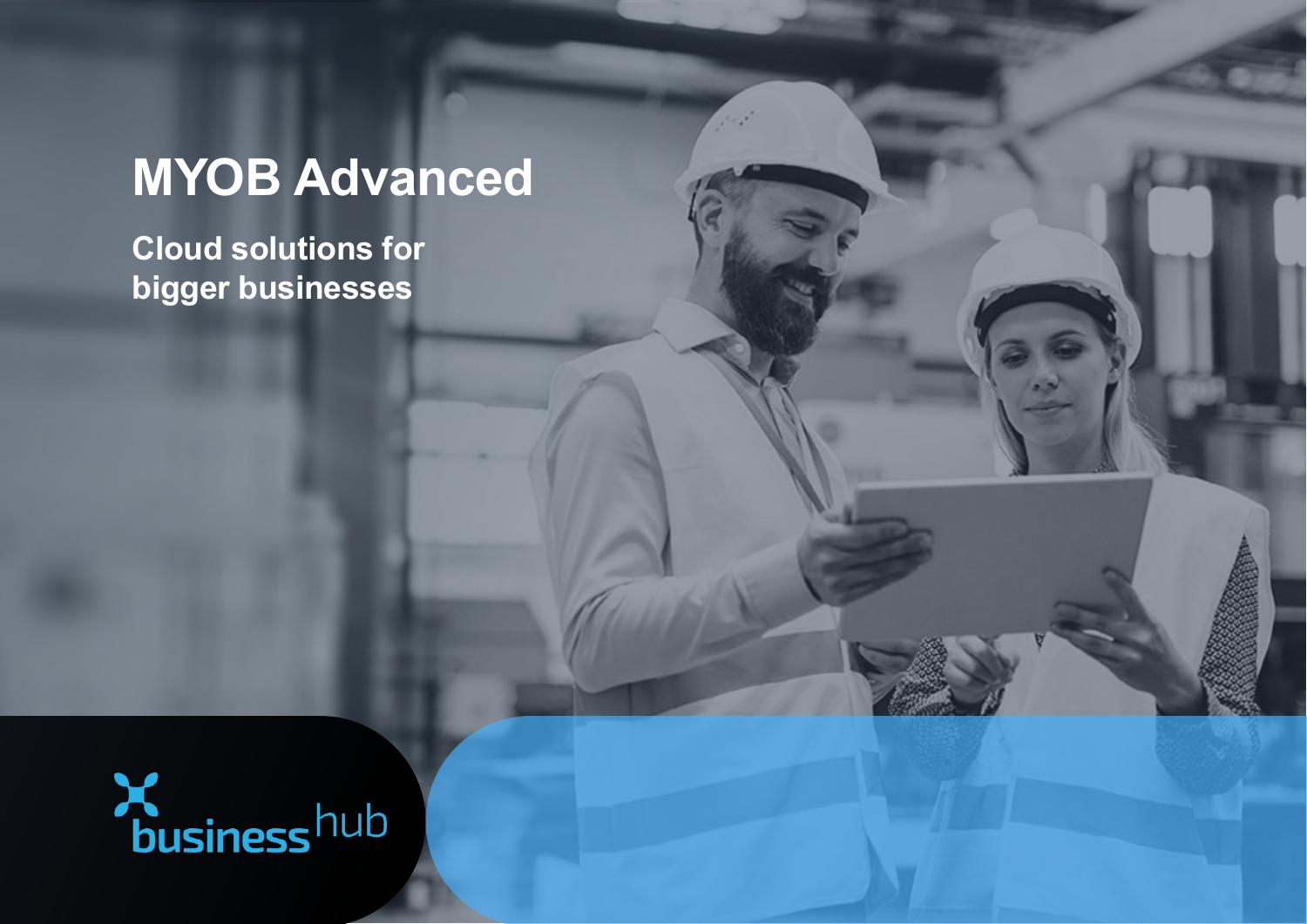### **Contents**

### **MYOB** Advanced

- Advance your bigger business 03
- 04 MYOB Advanced platform benefits
- MYOB Advanced Business 05
- 06 Features + Functionality
- 08 MYOB Advanced Editions
- MYOB Advanced Payroll **10**
- MYOB Advanced success story **11**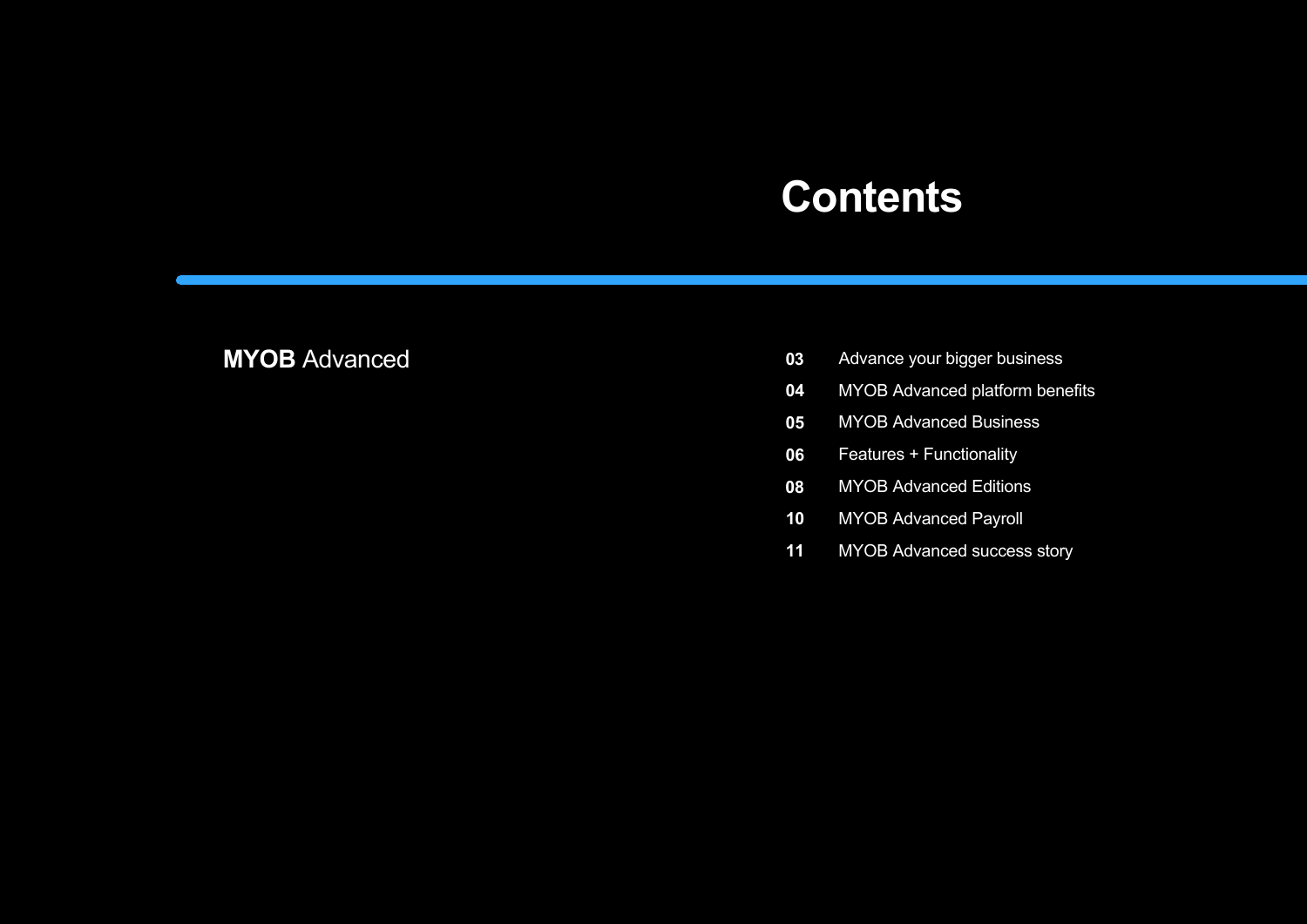### **Advance your bigger business**

MYOB Advanced is transforming the way larger Australian and New Zealand businesses work. It includes the Advanced Business and the Advanced People suite. MYOB Advanced Business is an online business Enterprise Resource Management system (ERP) and MYOB Advanced Payroll is an online payroll system.

The Advanced Business and Payroll suites deliver an end-to-end business management system that provides ERP and payroll functionality on a single platform.

The benefits of this unified system are realised when information flows between functions. reducing duplication of effort, manual data entry and real-time business insights.

MYOB Advanced will eliminate hardware costs, giving you a fully customisable platform for a convenient monthly price. And your online data is securely stored locally, giving you the flexibility and freedom to work the way you want.

**One of our main problems was the management of our inventory. It was being managed through spreadsheets and that was not sustainable going forward. MYOB Advanced bought all of that together...to give us correct and accurate data that we could relyon."** 

Kurrajong Kitchen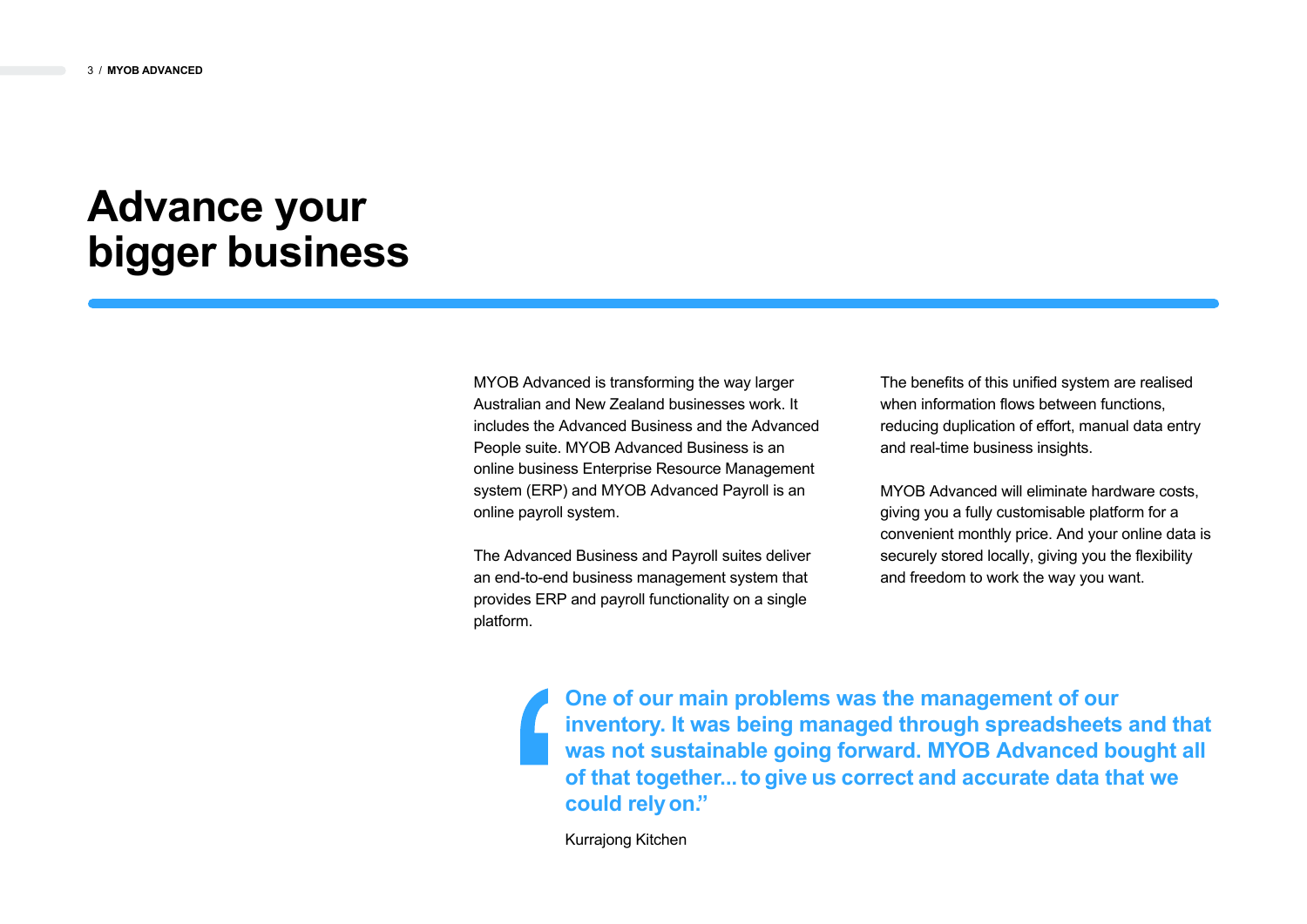## **MYOB Advanced platform benefits**

#### **Convenient monthly pricing plans**

Now you can transition to a sophisticated, functionally rich system without a large upfront investment. MYOB Advanced is available for a convenient monthly subscription.

Straight forward pricing options allow you to better plan and manage your business expenses throughout the year. You can also change your subscription plan to best suit your changing business needs.

#### **No hardware to maintain**

MYOB Advanced delivers extensive functionality without the need for complex and expensive servers or your own data centre. Users access MYOB Advanced from any browser based device making it an ideal solution for companies with multiple locations and/or a mobile workforce.

#### **Grows with your business**

As your business grows, so can your MYOB Advanced system. It's designed to be fully customisable, meeting your current business requirements while being flexible enough to meet future demands.

Developed with scalability in mind, it will continue to support the growth and evolution of your business.

That means you don't need to waste money investing in new software.

#### **Work anywhere, anytime**

MYOB Advanced gives you the freedom to work securely online – anywhere, anytime. You have the flexibility to work from any device, all you need is a web browser and internet connection to access real time information, wherever and whenever you want. It's easy to set up and the user interface can be customised to meet the needs of the individual user.

Better still, the MYOB Advanced OnTheGo app can provide quick and easy access to a number of employee, CRM, distribution and service processes enabling staff to query and update transactions anywhere, anytime.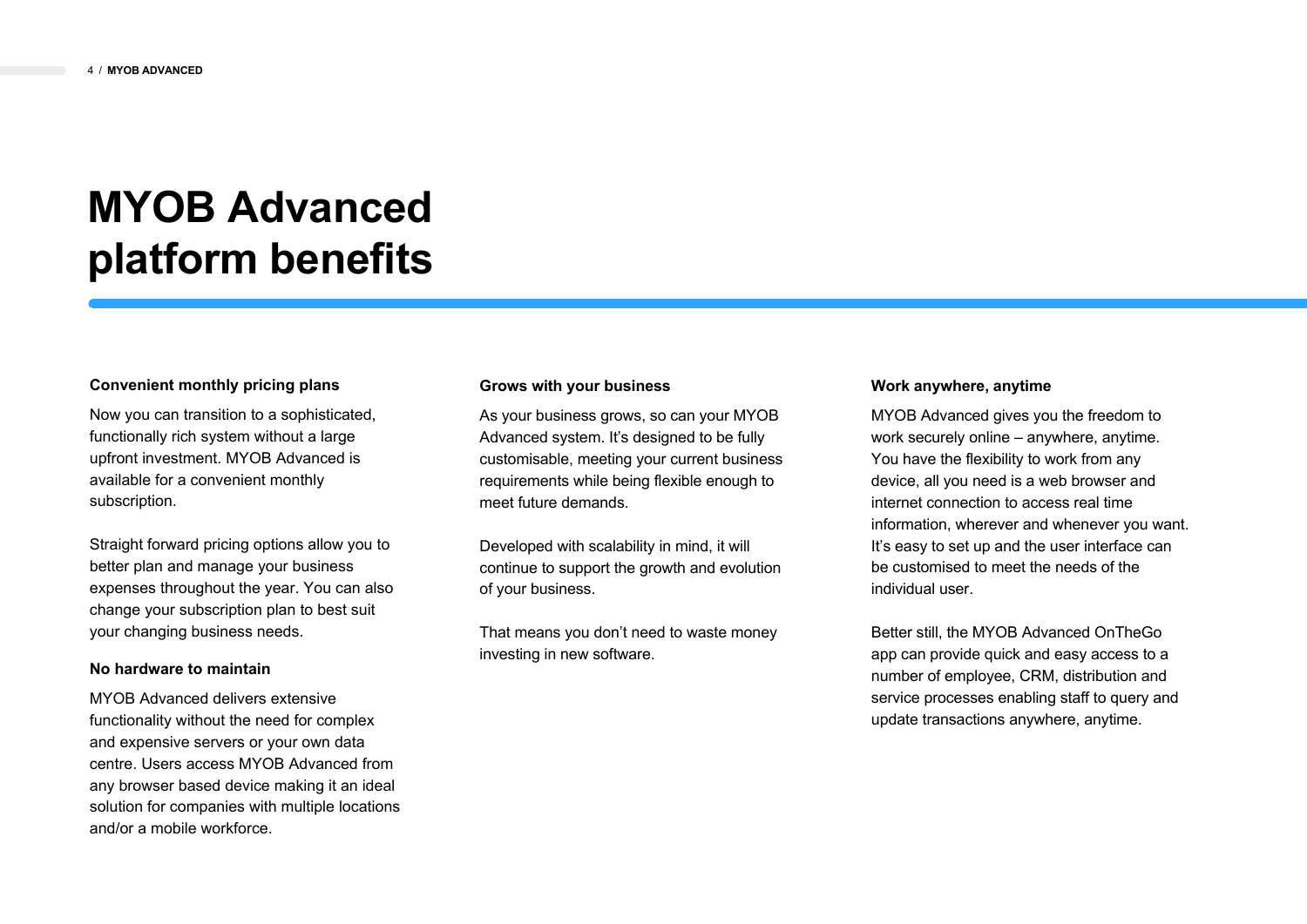## **MYOB Advanced Business**

Experience a fully featured business management system that covers your entire business operations, from administration to warehouse and everything in between.

Every area of your business can benefit from MYOB Advanced Business. Whether it's reduced administration time, greater stock control or real time management reports - the gains are considerable and extensive.

#### **Powerful features**

- Organisational workflow engine lets you define actions and approval requests.
- Send email notifications to users. customers and suppliers when certain conditions are satisfied, like a shipped order or an assigned lead.
- Customise screen views to match your business process – add or remove fields, make fields mandatory or change their position.
- Use interactive dashboards and a full content-managed Wiki to quickly provide users with relevant business information.

#### **Effective inventory management**

- Maintain detailed information on your inventory including supplier codes, barcodes, cost and sell pricing history.
- Track inventory levels and costs across multiple warehouses and locations.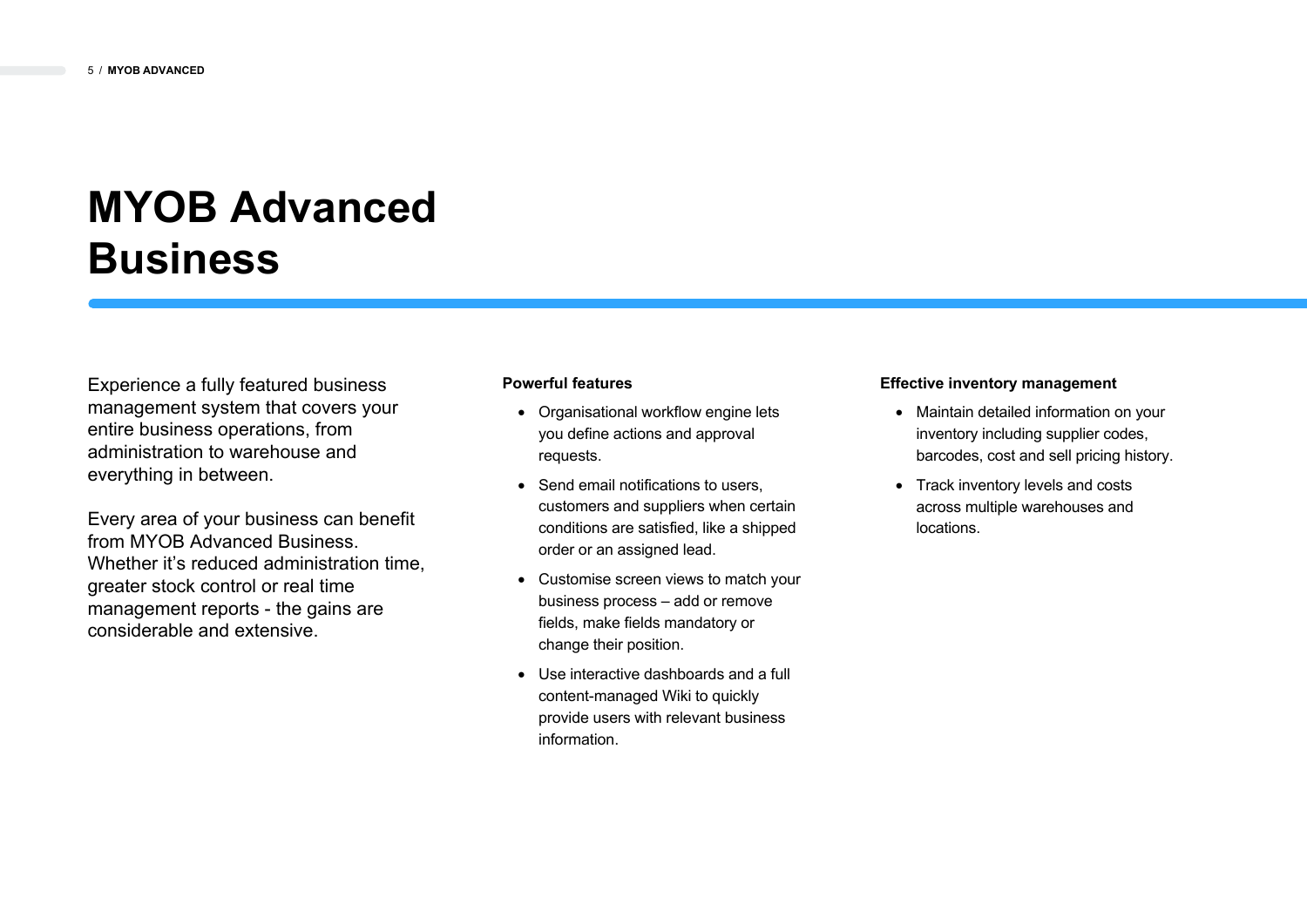### **MYOB Advanced features + functionality**

#### **Streamlined sales and purchasing**

- End-to-end sales order and back order management, including freight calculations and automatic customer notifications.
- End-to-end purchase order and landed cost tracking.
- Advanced purchasing features including blanket orders, purchase requisitions and bid management, and forecast based purchasing, blanket orders and purchase requisitions.
- Interactive customer portal that allows customers to view and download invoices and statements, check inventory, add to cart and then check out sales orders.

#### **General ledger and accounting**

- Enterprise level financial and budgeting features.
- Full support and handling for multicurrency.
- Multi-company support with intercompany consolidation.
- Manage and understand your cash position with cash flow forecasting and reporting.
- A full suite of financial analysis reports, including GST and BAS reporting.
- Fixed asset management.
- Debt collection, payment instalments and a range of other tools to simplify business management.

#### **Integrated CRM and customer service**

- Maintain a database of prospects, customers and contacts.
- Manage leads and easily convert to sales orders.
- Create marketing lists and email campaigns to connect with prospects and customers.
- Collect leads from your website.
- Track service cases and tasks logged by your customers.
- Publish a knowledge base via the customer portal.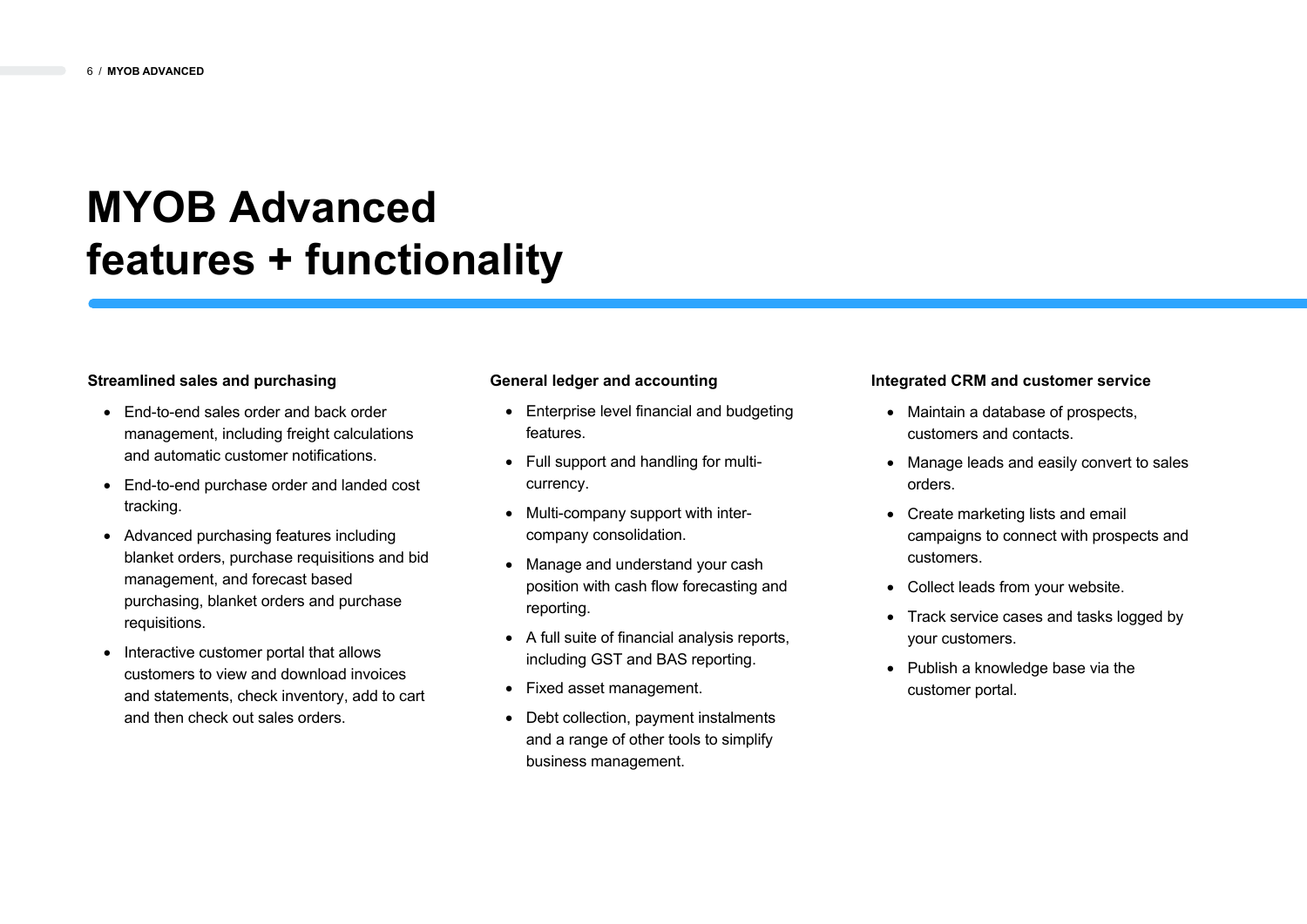### **MYOB Advanced features + functionality**

#### **Automated field service operations**

- Track and manage every detail of your field operations.
- Maintain a real-time view of the technician's progress on the job.
- Track all assets owned by you or your customer and schedules preventative maintenance.
- Connect your staff with mobile services where they can access routes, future appointments, customer information and last-minute updates.
- Track warranty classes according to models of equipment, improving customer satisfaction.

#### **Comprehensive project accounting**

- Track and report on projects, tasks and budgets.
- Automate project billing with our predefined allocation and billing rules engine.
- Allocate transactions and costs from other Advanced modules directly to projects, such as invoices from suppliers, invoices to customers, journals from the GL and receipts from purchasing.
- Employees can enter time and expenses from any mobile device via the MYOB Advanced OnTheGo app.

#### **Optimise manufacturing operations**

- Plan and manage inventories, costs and manufacturing processes.
- Schedule production on shop floor and track material and labour costs.
- Create estimates for new and existing items.
- Generate time-phased manufacturing and purchasing plans for optimal inventory availability.
- Manage sales activities, streamline procurement processes and automate order fulfillment.
- Meet customer demands by setting accurate and reliable delivery dates.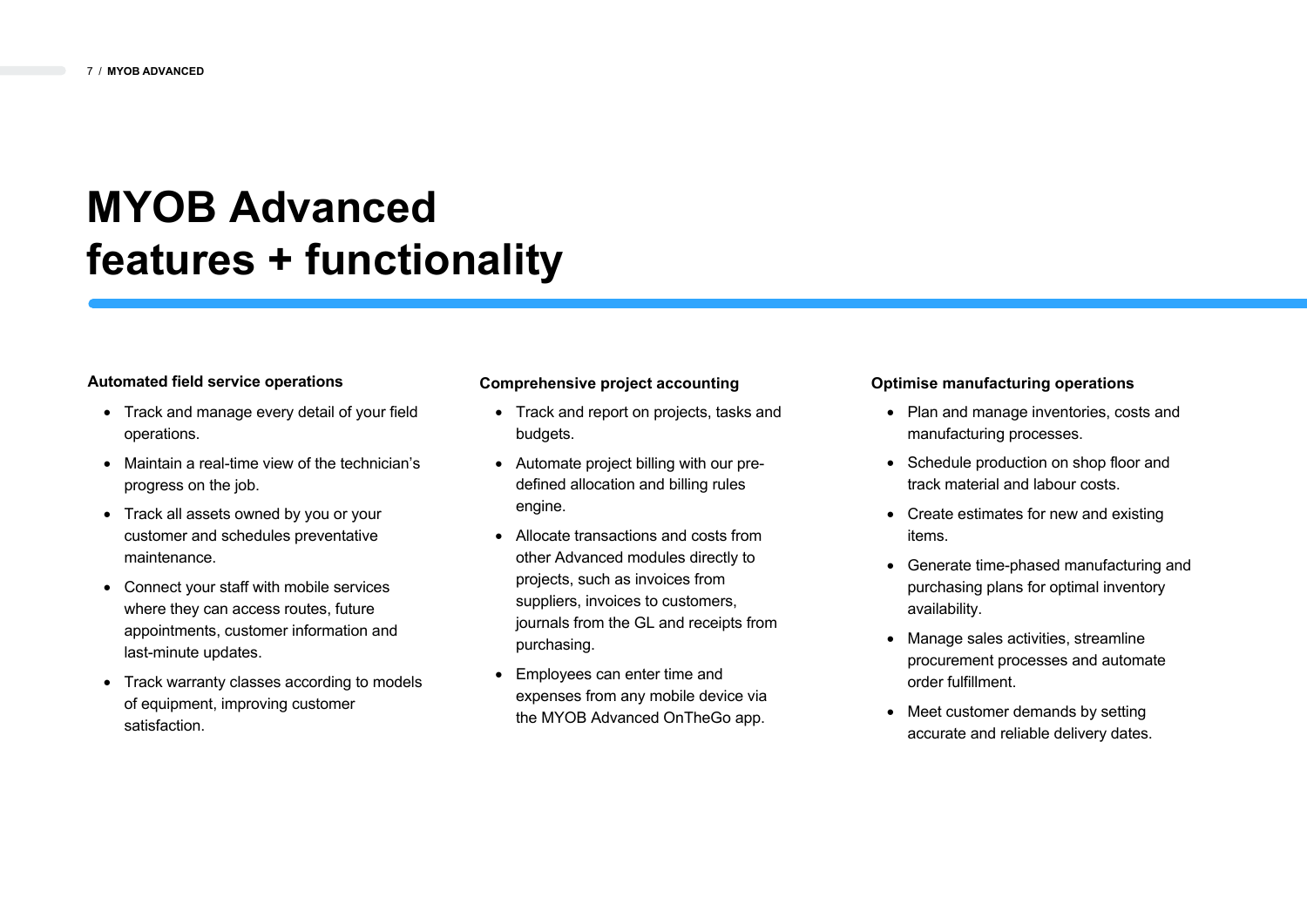## **MYOB Advanced editions**

MYOB Advanced is flexible to grow with you when the need arises, and you only pay for the features you actually use.

The MYOB Advanced Business suite has three editions available – Standard, Plus and Enterprise.

|                                       | <b>Standard Edition</b>                                                                                                        | <b>Plus Edition</b>                                                                                                                                                                                          | <b>Enterprise Edition</b>                                                                                                                                            |
|---------------------------------------|--------------------------------------------------------------------------------------------------------------------------------|--------------------------------------------------------------------------------------------------------------------------------------------------------------------------------------------------------------|----------------------------------------------------------------------------------------------------------------------------------------------------------------------|
| Finance                               | • Collect and control all financials<br>Calculate and track GST<br>Multi-currency                                              | Everything in Standard Edition<br>• Fixed asset management<br>• Multi-company consolidation<br>• Cash flow forecasting<br>• Project accounting                                                               | Everything in Plus Edition<br>Deferred revenue management<br>٠<br>• Cost allocations<br>Translate financial reports<br>to foreign currencies                         |
| Inventory<br>Management               | Manage and track stock,<br>across locations<br>• Manage supplier relationships                                                 | Everything in Standard Edition<br>• Location based inventory<br>mapping (aisles and bins)<br>• Serial and batch tracking<br>Bills of materials and sales kits<br>Inventory replenishment using<br>thresholds | Everything in Plus Edition<br>Inventory replenishment<br>using demand forecasts<br>• Other enterprise inventory<br>management features                               |
| Customer<br>Management                | • Customer Relationship<br>Management (CRM)<br>• Discounts, promotions<br>and special pricing<br>• Lead and contact management | Everything in Standard Edition<br>• Opportunity management<br>• Email marketing and campaigns<br>• Parent-child relationship<br>management                                                                   | Everything in Plus Edition<br>• Debt collection<br>• Service case<br>management<br>• Service contracts                                                               |
| Sales and<br>Purchasing<br>Management | • Sales and purchase<br>order entry<br>• Back order fulfilment processing<br>• Track landed costs<br>of inventory              | Everything in Standard Edition<br>• Back-to-back purchasing<br>• Purchase and sales order<br>approvals<br>• Drop shipments                                                                                   | Everything in Plus Edition<br>• Automatic packaging<br>and freight calculations<br>• Purchase requisition and<br>bid management<br>• Supplier purchase<br>agreements |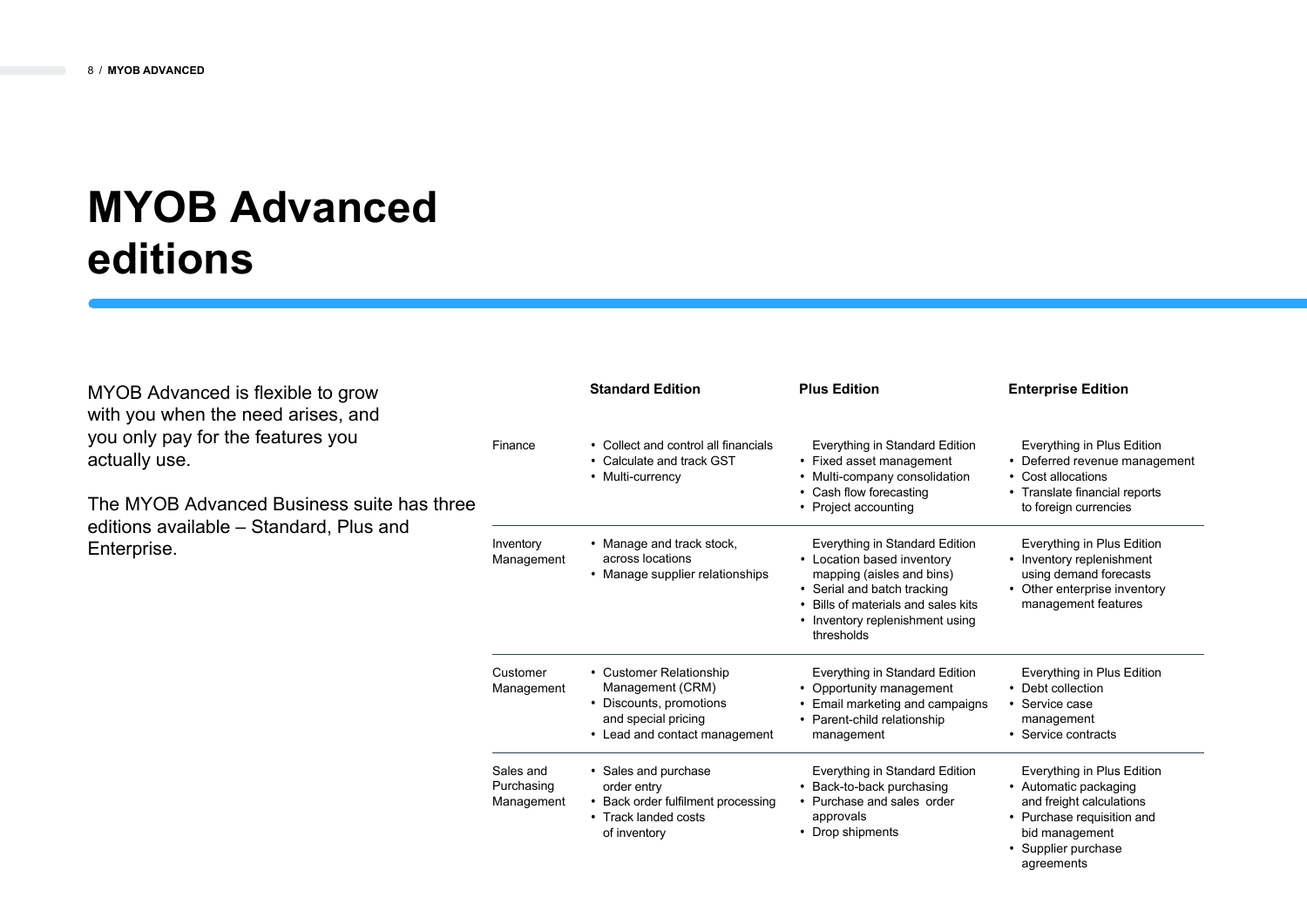#### **Order management**

Manage sales activities, streamline procurement processes, and automate order fulfillment for internal or external clients.

#### **Purchase order management**

Centrally manage your purchasing processes and automate the entire procurement process from vendor quotes to paying invoices.

#### **Warehouse management**

Streamline distribution processes with advanced warehouse operations in receiving, inventory management and order fulfillment.

#### **Service management**

Maximise dispatching by scheduling the right people at the right time and obtain real-time data for work taking place in the field.

#### **Mobile app**

You can access MYOB Advanced using any device wherever you are. Teams can capture and enter data wherever they are – from the warehouse to the customer to the office.

|                                    | <b>Standard Edition</b>                                                                                                                                                                                      | <b>Plus Edition</b>                                                                                                                                                                                                                                                                                                                                          | <b>Enterprise Edition</b>                                                                                 |
|------------------------------------|--------------------------------------------------------------------------------------------------------------------------------------------------------------------------------------------------------------|--------------------------------------------------------------------------------------------------------------------------------------------------------------------------------------------------------------------------------------------------------------------------------------------------------------------------------------------------------------|-----------------------------------------------------------------------------------------------------------|
| Customer<br>Portal                 | • Customisable content<br>management system<br>• Contact detail management<br>• View and download invoices<br>• View and download statements<br>• B2B e-commerce shopping cart<br>• Track sales order status | Everything in Standard Edition                                                                                                                                                                                                                                                                                                                               | Everything in Plus Edition<br>• Submit and track service<br>cases<br>• Customer service knowledge<br>base |
| Project<br>Accounting              |                                                                                                                                                                                                              | • Project cost management<br>• Manage complex billing<br>• Time and expense<br>management<br>• Accountant's Assistant<br>(hub for Accountant's)                                                                                                                                                                                                              | Everything in Plus Edition                                                                                |
| <b>Field Service</b><br>Management |                                                                                                                                                                                                              | • Service Management<br>• Equipment Management<br>• Send orders and appointments to<br>mobile devices<br>• Warranty tracking<br>• Preventive maintenance schedules                                                                                                                                                                                           | Everything in Plus Edition                                                                                |
| Manufacturing<br>Edition           |                                                                                                                                                                                                              | • Bill of Material/Routing<br>• Material Requirements Planning<br>• Production Management supporting<br>multiple types of manufacturing<br>environments<br>• Detailed Manufacturing estimates<br>• Product configurator tool to enhance<br>quality ad accuracy in manufacturing<br>complex products<br>• Integrates with Finance and Inventory<br>Management |                                                                                                           |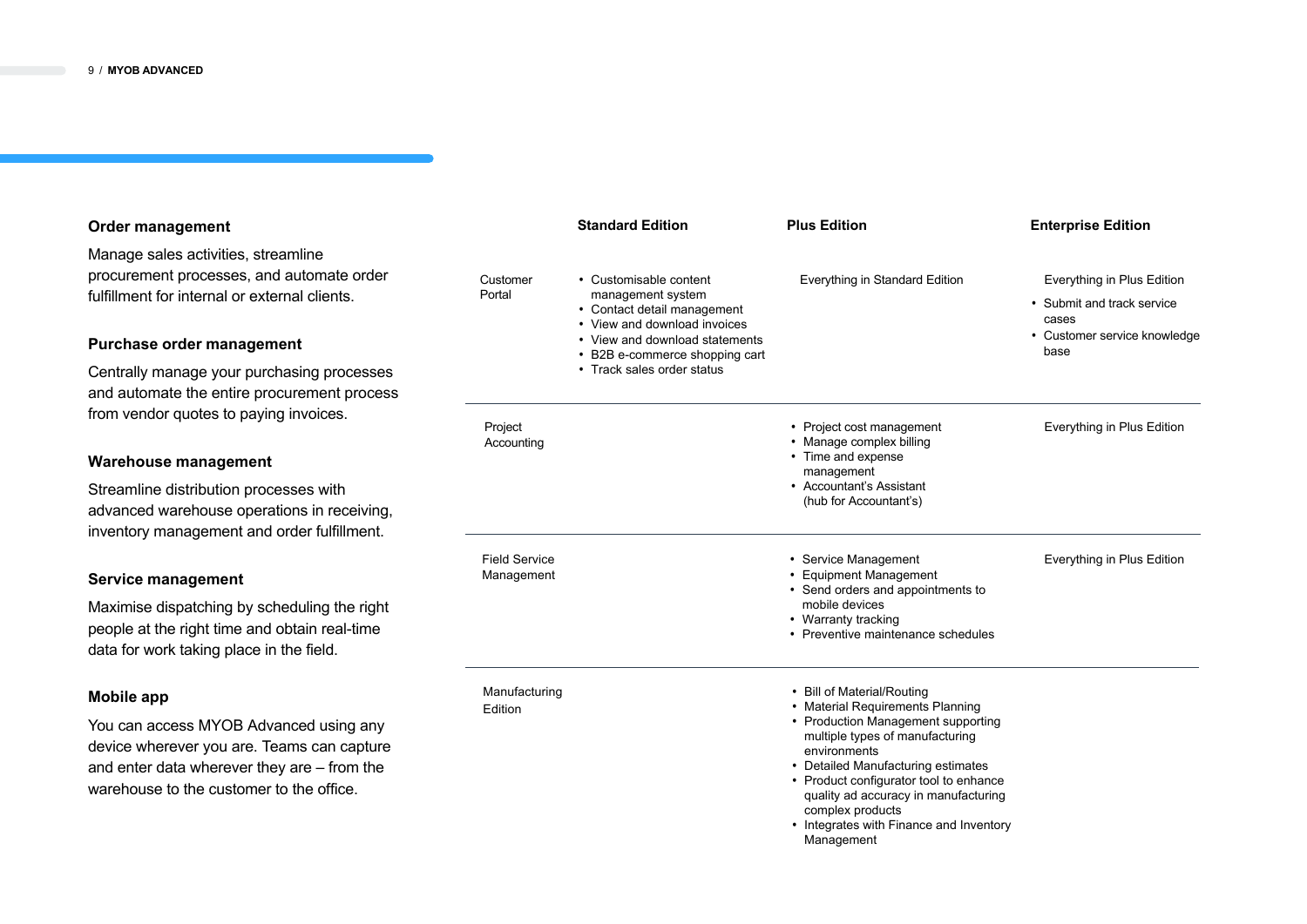### **MYOB Advanced Payroll**

MYOB Advanced Payroll is a modern, full featured online payroll solution developed on the MYOB Advanced Platform.

It's perfect for leading edge businesses who want to take advantage of a modern payroll solution that is embedded within the same platform as your ERP to further simplify your business processes and improve efficiencies.

#### **Designed with integration in mind**

MYOB Advanced Payroll has streamlined pay processes that save time and effort when paying employees, with GL journals and payment batches automatically generated. Advanced Payroll provides information to users in interactive forms without the need to print information out to paper based reports.

Payroll transactions, entitlement accruals and tax liabilities are displayed on-screen, saving time and effort reconciling amounts for both employee pays and government reporting obligations.

#### **Simplified compliance**

Tax compliance for both Australia and New Zealand is made easy with our online tax engine. This means tax rates and thresholds are maintained by MYOB and these changes automatically flow through to you. Rest easy knowing you will always be using the latest rates as defined by the ATO and IRD.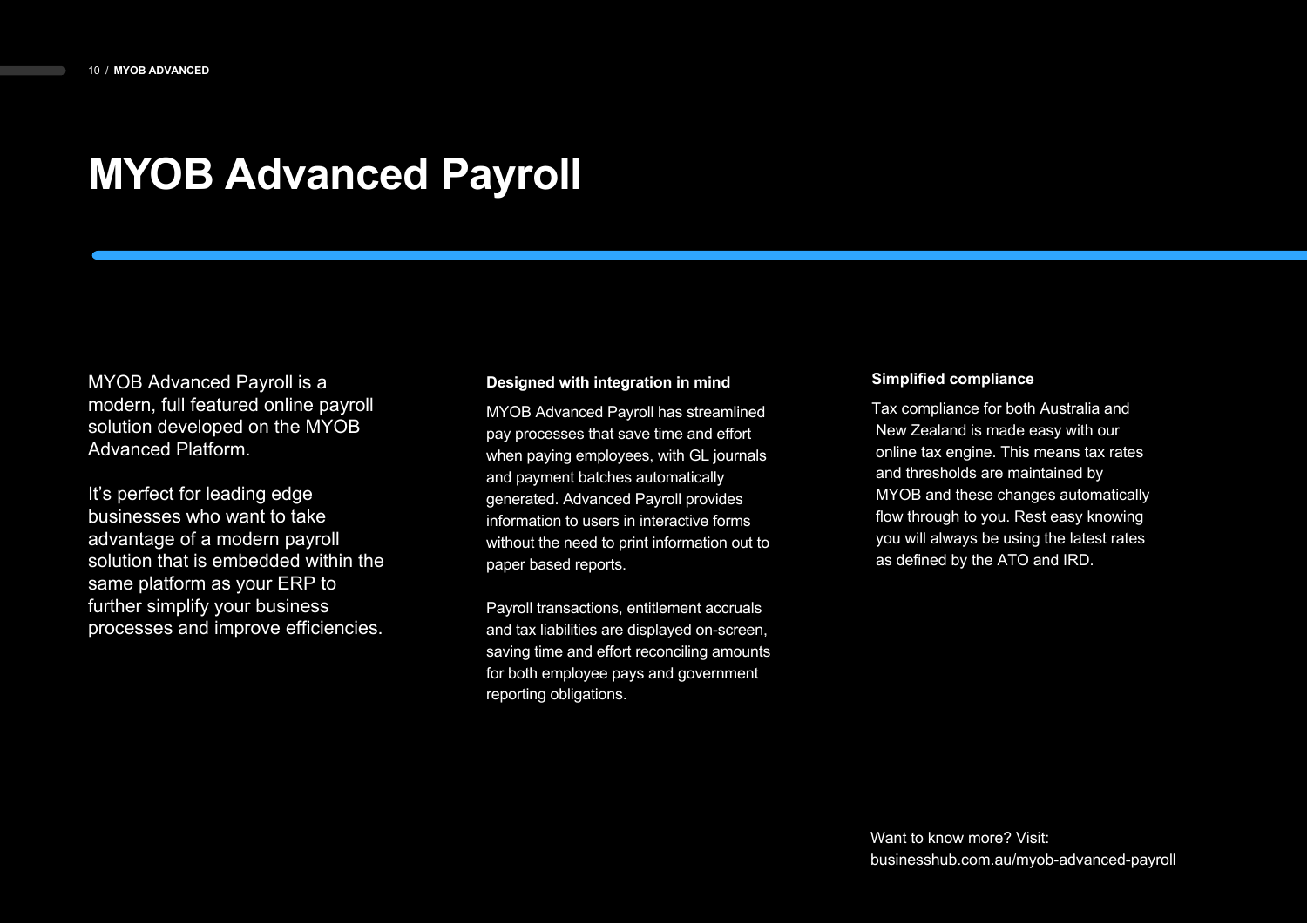### **BusinessHub and Kosmea Success Story**

To say Kosmea Australia started from humble beginnings is an understatement. Kosmea founder Marie Kapetanakis established her business from the kitchen of her Adelaide home back in 1993, and more than 21 years later she now sells her range of natural skin care products throughout Australia as well as to Canada, Hong Kong, Spain, Singapore, UK and the USA.

At the heart of Kosmea's business is the core promise 'skincare as nature intended'. The specially formulated range of natural skincare is centred around wild crafted and certified organic rosehip oil and the finest herbal, plant and flower extracts from Australia and around the world.

With current staff numbers at 10, the company continues to grow and aims to expand beyond its existing stockists which include a number of health food stores, national pharmacy chains and high end retailer David Jones.

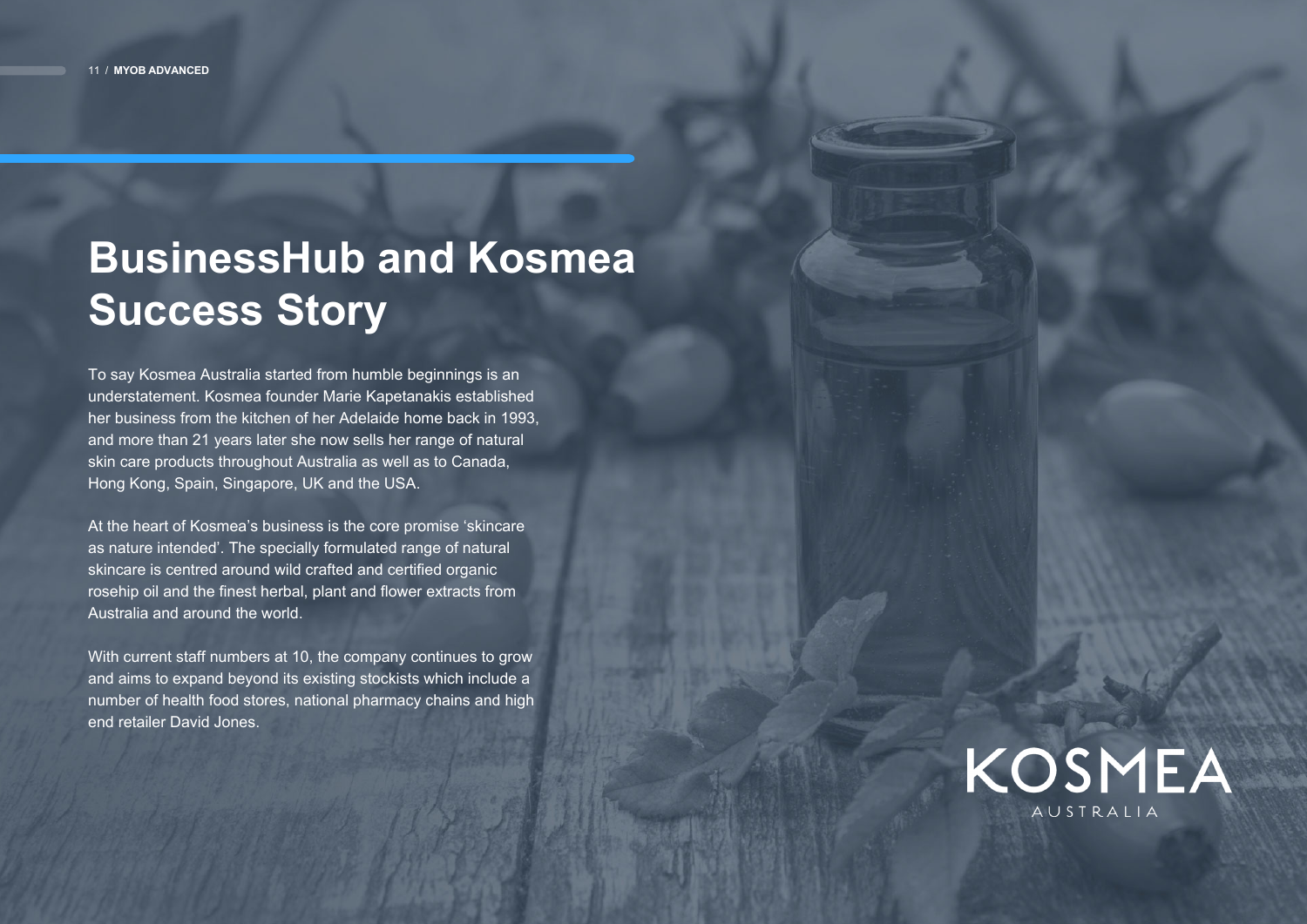#### **It was time for a makeover**

The Health and Beauty market is ultracompetitive and while Marie Kapetanakis has been very loyal to MYOB, "I still have the original box on my shelf!" she knew that there had come a point where Kosmea needed to review their existing software.

"We were using AccountRight Premier Enterprise but we had reached the point where the demands of our business were growing significantly and we needed to upgrade", and with an eye to the future Marie knew "we wanted a cloud solution, as opposed to going down the path of replacing the server."

There were some unique complexities to consider as Marie points out: "We have multi warehouse requirements which requires stock to be held in an outsourced warehouse, a 3rd party manufacturing site, as well as holding stock in our own office, all of which needs to be identified at a moment's notice. Plus, as we sell into overseas markets it was crucial our software could easily and simply handle multiple currencies."

#### **A step up to the cloud broadened horizons**

Kosmea met up with an experienced MYOB Enterprise Partner. Going with MYOB was not a given as Marie points out, "While we have a lot of trust in the MYOB brand and have been using their products for 20 years, loyalty is earned, not taken for granted" so a through evaluation of competitive products was conducted.

**"We had reached the point where the demands of our business were growing significantly and we needed to upgrade."**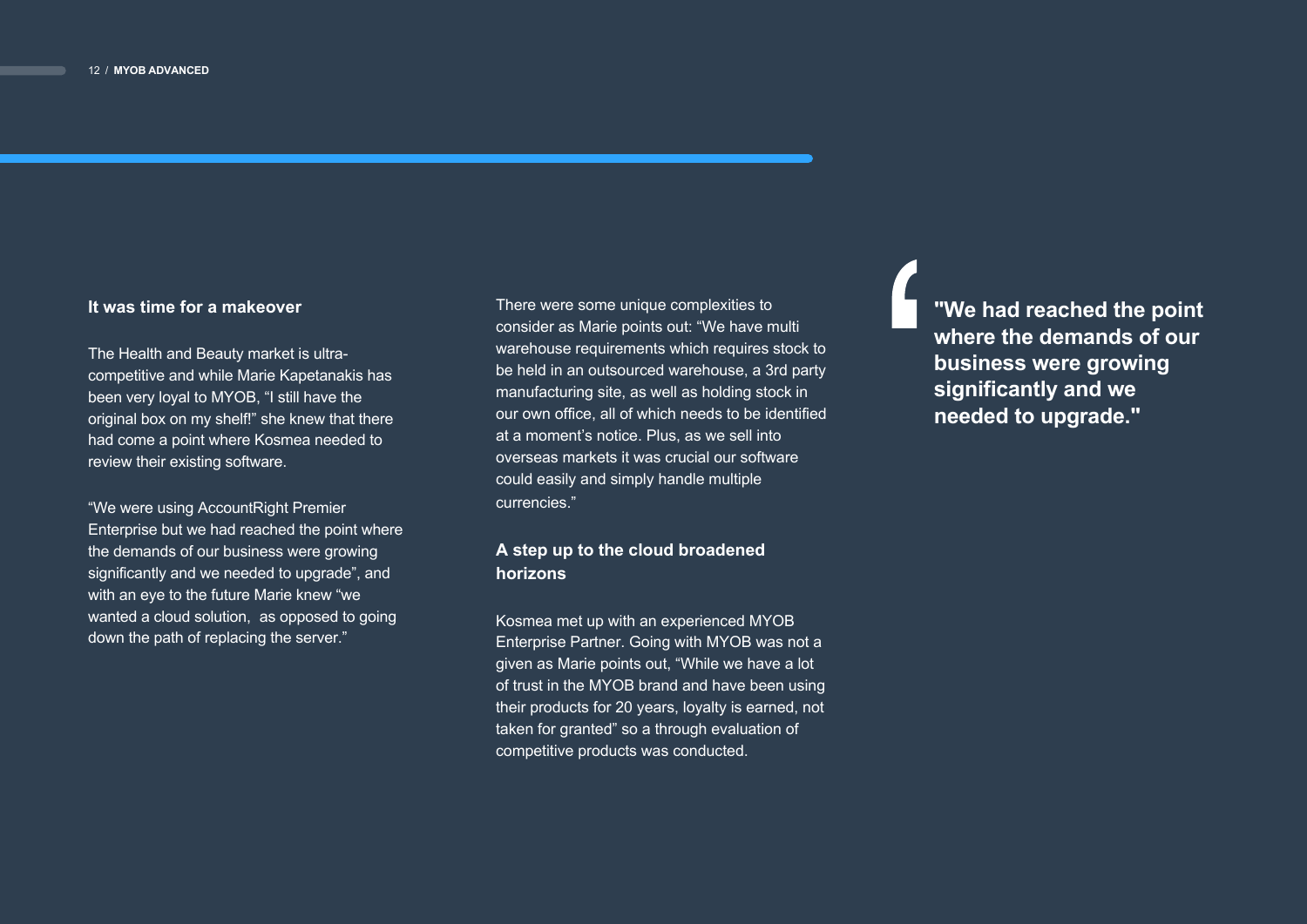After the evaluation Kosmea decided upon the one integrated solution that met all of their needs and had the capacity to help the company grow into the future – MYOB Advanced.

Marie sums up, "we have trust in the MYOB brand and as it turned out their Advanced solution really did have everything we needed. Firstly, it was cloud-based software which is perfect for our team working off site, but much more than that, MYOB Advanced could accurately control our inventory, manage customer special pricing and segment our customer groups without any drama."

#### **The beauty of 100% flexibility and visibility**

Scenario based training in each module was conducted to familiarise the team with their data and the 'look and feel' of the new system so everyone was comfortable before the 'go live' date. On-demand support continues now the system is 'live'.

From a business perspective, Kosmea now has more flexibility and visibility, in no small part due to the fact that everybody – including those working off site – has access to critical information and numbers, which in turn improves productivity. Furthermore, with online sales growing the CRM component of the Kosmea website will become an extremely valuable tool. And, with a new website planned that will talk with MYOB Advanced, B2B and B2C information will be seamlessly integrated.

While Kosmea has come a long way Marie Kapetanakis is looking to what's ahead: "We have a solid foundation to grow on and MYOB Advanced can help us expand the business, particularly as we enter the US market which will see us embark on further development of product." She concludes, "From every perspective we are more streamlined and more productive and that gives us more confidence to move forward."